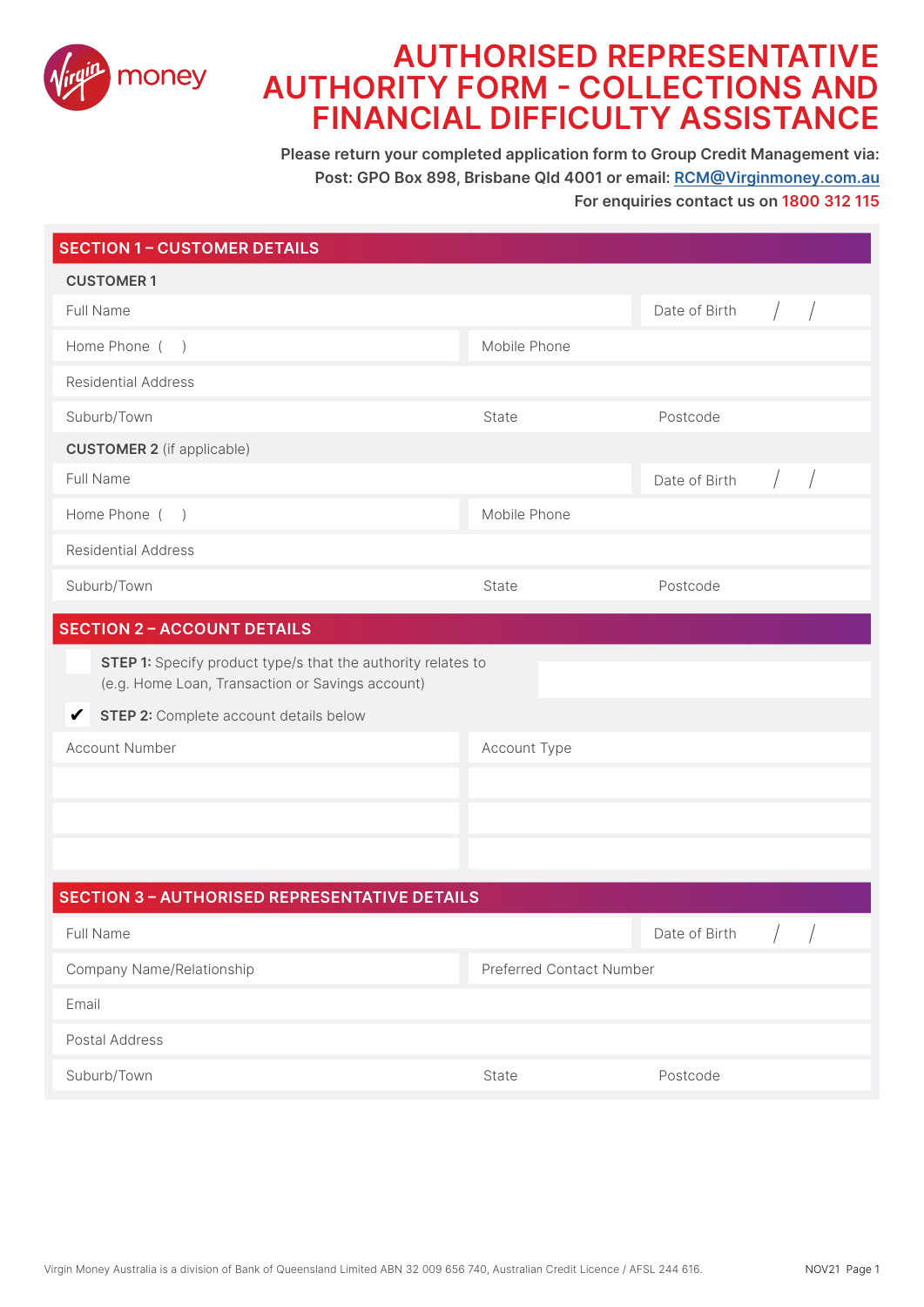

# **AUTHORISED REPRESENTATIVE AUTHORITY FORM - COLLECTIONS AND FINANCIAL DIFFICULTY ASSISTANCE**

**Please return your completed application form to Group Credit Management via: Post: GPO Box 898, Brisbane Qld 4001 or email: RCM@Virginmoney.com.au For enquiries contact us on 1800 312 115**

#### **SECTION 4 – AUTHORITY**

I/we the customer/s authorise the above Authorised Representative to act as my/our agent to:

- Seek and exchange personal information (including information related to credit, financial affairs or sensitive information about me and my accounts) from Virgin Money;
- Negotiate and enter into arrangements that are binding on me/us related to the account/s; and
- Act on my/our behalf until this authority is revoked.

I/we the customer/s understand that:

- Standard account notification (including account statements and other prescribed notices) can still be sent to me/us by Virgin Money;
- If an agreement is made, my/our written consent may be required:
- Virgin Money will rely on the information provided and the declaration and privacy consent previously provided by me/ us to Virgin Money;
- Virgin Money will communicate with the above Authorised Representative via phone, letter, email or other forms of communication as agreed and which may be required, unless:
	- we specifically requested the Virgin Money to have direct communications with us;
	- Virgin Money reasonably believes that above Authorised Representative is acting against our best interests;
	- Virgin Money reasonably believes that above Authorised Representative is acting in a deceptive or misleading manner with us and/or Virgin Money; or
	- at the time Virgin Money is dealing with your complaint above Authorised Representative has been excluded by the Australian Financial Complaints Authority (AFCA) from representing complainants in relation to any complaint lodged by us with AFCA; and
- This authority can be revoked by contacting Virgin Money on **1800 312 115** or at the address set out in Section 6 below.

The Authorised Representative by signing the below:

- Agrees to act as an authorised representative contact for the above customer/s until such time as this authority is revoked;
- Acknowledges they have no authority to access or operate the above customer/s account/s;
- Consent to my personal information being collected for the purpose of acting as Authorised Representative for the above customer/s as outlined below; and
- Acknowledge this authority can be revoked by the Authorised Representative contacting Virgin Money on **1800 312 115** or at the address set out in Section 6 below.

#### **SECTION 5 – SIGNATURES**

Signature of Customer 1

|                                        | Date $/$ /                                          |  |
|----------------------------------------|-----------------------------------------------------|--|
| Signature of Customer 2                |                                                     |  |
|                                        | Date $\left  \begin{array}{cc} \end{array} \right $ |  |
| Signature of Authorised Representative |                                                     |  |
|                                        | Date $\left( \begin{array}{cc} \end{array} \right)$ |  |

If you are a proposed authorised representative, we collect your personal information in order to be able to contact you as the account holder has requested. If you do not provide the information we request, we may be unable to accept you as an authorised representative. Our privacy policy is available online which further outlines these requirements. It covers:

- How you can access the personal information we hold about you and ask for it to be corrected;
- How you may complain about a breach of the Australian Privacy Principles or a registered privacy code and how we will deal with your complaint;
- How we collect, hold, use and disclose your personal information in more detail.